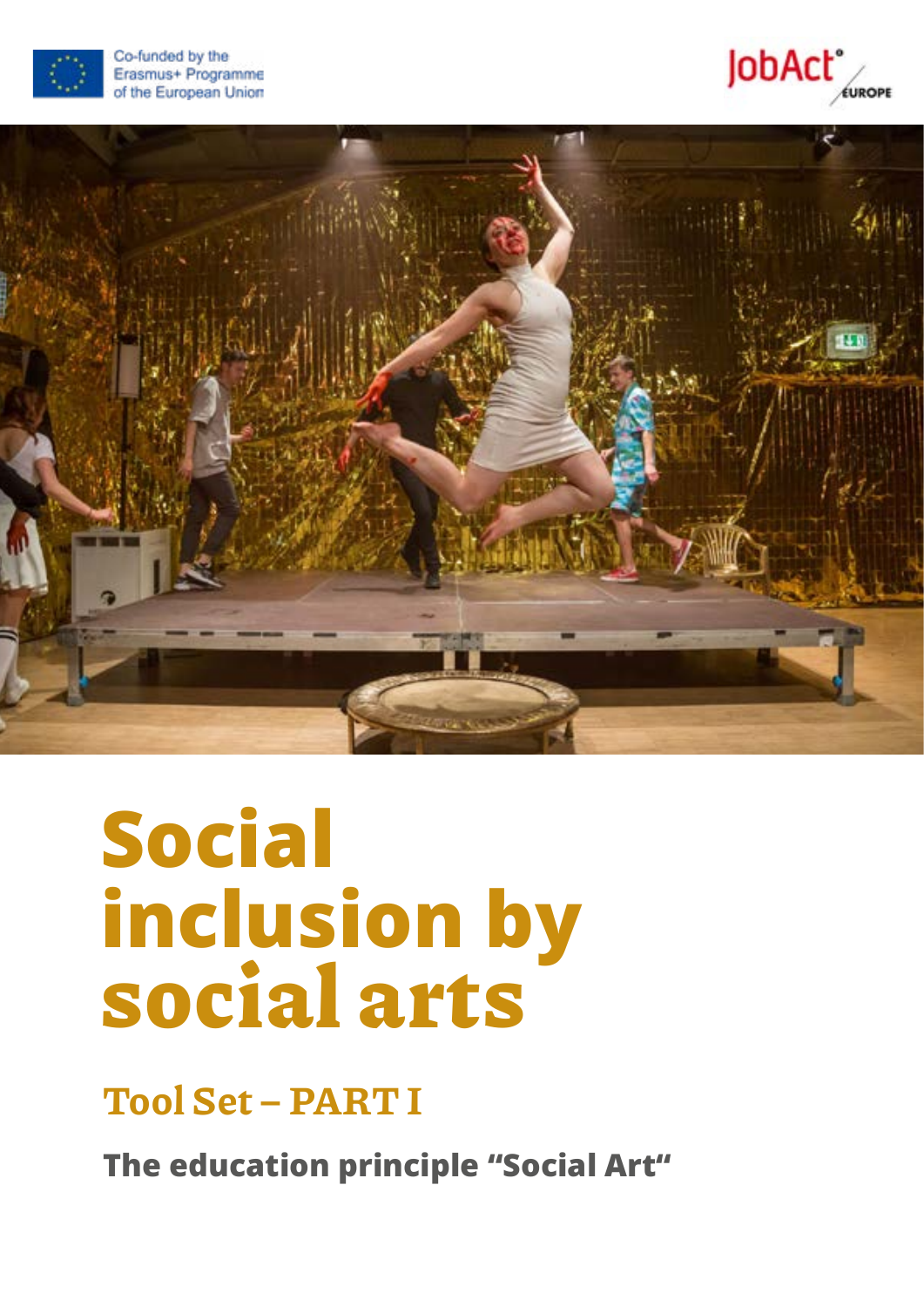

## **Tool Set - Part I: The education principle** "Social Art"

#### **Authors**

Kerstin Guhlemann, Christine Best. Hans-Ulrich Ender, Valerie Donath

#### **Assisted by**

Luisa Baldeschi, Laura Ventura, Borbála Takács, Diego Coriasco, Adele Bour, Samuel Mallangeau, Amina Ali, Gudrun Brieden, Enrico Fleiter, Philipp Renz, Esther Sophie Großjohann

With important input from Marta Schermann, Frederic Combe, Alexandre Padilha, Charles Dumas, Martin Kreidt, Ursula Teubert, Leslie Delplanque

**Concept and development within the** Erasmus+ project "JobAct Europe - Social inclusion by social arts" Beáta Nagy (Project management) TU Dortmund/Sozialforschungsstelle, Projektfabrik gGmbH, Cooperativa Sociale Patchanka/Casa del Lavoro, Vivaio per l'Intraprendenza, Apprentis d'Auteuil, La tête de l'emploi, Faktor Terminál, Szubjektiv Values Foundation









## **Table of contents**



**Design** moin@lukasboell.de



The European Commission support for the production of this publication does not constitute an endorsement of the contents which reflects the views only of the authors, and the Commission cannot be held responsible for any use which may be made of the information contained therein.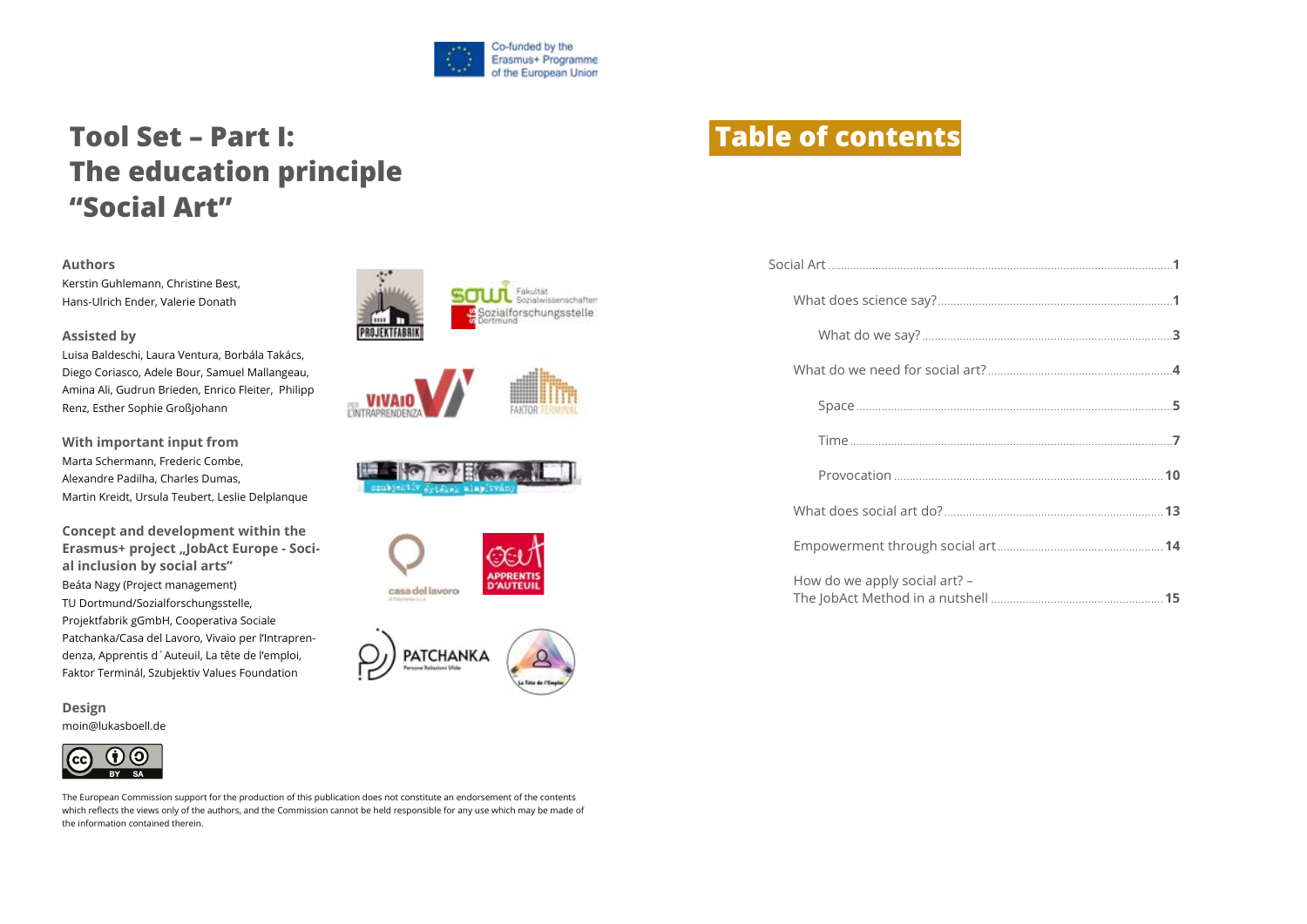

## **Social art**

In social art, the materials of the artists are not canvases, marble or stages, but social issues. The basic principle lies in the dissolution of hierarchies and the purpose of initiating positive change among the participants. Although classical theatre has always aspired to hold up a mirror to society, to show solutions to problems and thus to stimulate social transformation processes, social art goes one step further by dissolving the boundaries between stage and audience.



Social art is not made by an elitist circle of artists for a small group of people interested in high culture. In our goal of social transformation, it is disadvantaged target groups who enter into an artistic process and create an artistic work primarily for people from their environment. In the classical JobAct approach, theatre plays are performed by long-term unemployed, choirs are formed, puppet

cooperation of actors from the fields of art/culture, education and social work (Heinrich 2016). In social work, biographical approaches are often chosen. Artistic expressions can thus create a space in which difficulties can be overcome, solutions to problems can be found, alternative roles can be tried out and new sides can be discovered in themselves, protected from the dangers of failure. Participants can have new experiences, change perspectives, identify unfavorable behavioral routines and initiate change (Bodenmüller 2004, S. 20). Working together on an artistic product promotes self-reflection, solidarity, teamwork and creativity and the pride of creating something of high quality. Both the artistic process and the result contribute to the development of those affected.

theatre is performed or short performances with objects are performed. By using classical works in this process, art is opened up twice for new target groups: the performers and the audience. By engaging with the artistic process and the successful public presentation of the results, the participants will experience empowerment. Empowerment means that the target group is enabled to recognize and solve their problems - in short: to overcome biographical crises and to actively shape their lives according to their wishes.

The approach is based on the conviction that the art of the future will be social and that an artistic approach is necessary to meet current social issues. Artistic approaches and methodologies are therefore needed to solve these problems. Creativity, imagination and inspiration play central roles in overcoming obstacles.

#### **What does science say?**

Artistic approaches in the field of empowerment are based on the assumption that art has a universal level in which communication and exchange between the target group and its surroundings is possible. Social art is based on the Beuys's approach of an expanded concept of art, but in its dialogical claim it goes beyond this. The focus is no longer on a physical work, but on the artistic process of its creation perspective. The mechanisms involved are provocation, reflection and distancing (Krenn 2016). It enables the handling of unpleasant or problematic situations by a "slow indirect approach to topics and experiences" (Kechaja 2017, S. 195), their (re-)valuation and processing Essential elements are that art is transferred from the usual top-down approach into a participatory framework in a multi-professional

The presentation of the result enables an experience of success, which is important for strengthening self-esteem and which is otherwise often lacking in unemployment. Creativity and a belief in one's own abilities are essential prerequisites for success in finding a job after prolonged unemployment. It is also essential to change the perception of others and to overcome the stigma that can be achieved through artistic performance. The artistic work can thus become a kind of "lobbying for those affected" (Bodenmüller 2004, S. 22). In particular, in the homogenization tendencies of social spatial segregation described above, this development of perspective and peer-group exchange can create a counterweight that can contribute to changes. The mechanisms involved are provocation, reflection and distancing (Larcher 2016).

## **Empowerment-approach for unemployed people:** → Directly labour market-related → Development of professional competences → Inclusion in meaningful activity

- 
- 
-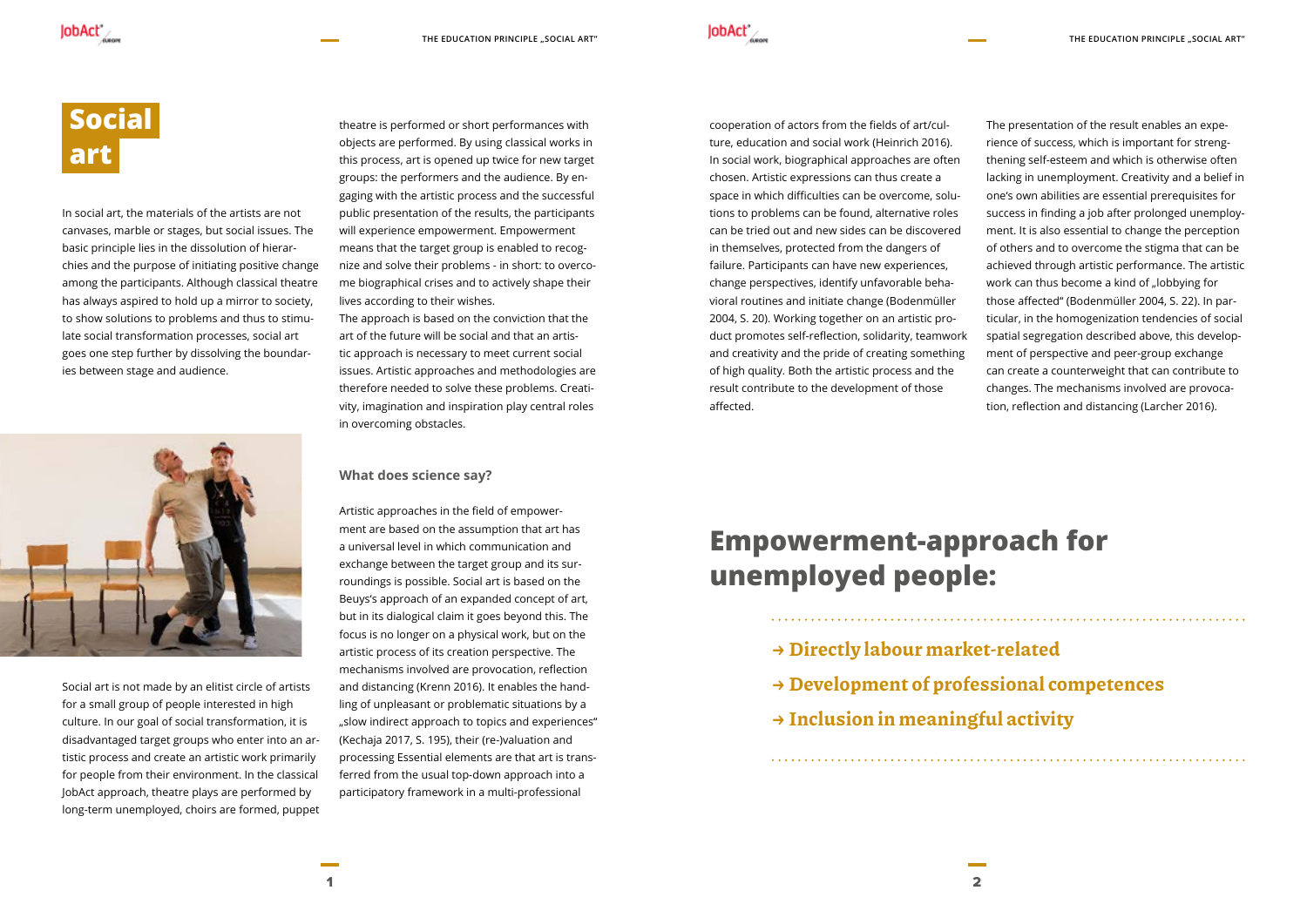

#### **What do we say?**

Social art is a new educational principle, that strengthens social inclusion and social cohesion through artistic approaches. On the basis of the conviction that previous educational approaches are too cognitively focused, social art is more holistic and also includes the training of mental, emotional and physical abilities. Especially for people who have already tried other approaches without success, social art can be very effective. Social art was born in the reality of the greatest social challenges of the present and offers the chance to empower the individual. In addition, the growth of the individual also strengthens social cohesion as a whole. Through personality development in the sense of mindfulness, empathy and creativity, not selfish people develop, but artistic minds. Together, they can shape a society based on solidarity and creativity as "we".

- $\rightarrow$  a new education principle
- → able to change society positively
- → Cooperation

Thus, social art has both an individual effect on the individual and a collective force in the context of society as a whole. Social art is therefore able to change society positively.

Social art is practical rather than theoretical and brings people into contact with oneself and, on the other hand, in contact with each other. It is based on interaction and encourages people to exchange ideas, share experiences and create something new together. Social art is therefore also cooperation. A rigid definition is to be expected, but rather dynamic. It unfolds individually in each person and is not planned or predictable in advance. This uncertainty must be endured, as it is within it the transformation potential of the individual.

**The potential for transformation is already present in every human being, but three prerequisites are needed to awaken them:**



## **What do we need for social art?**

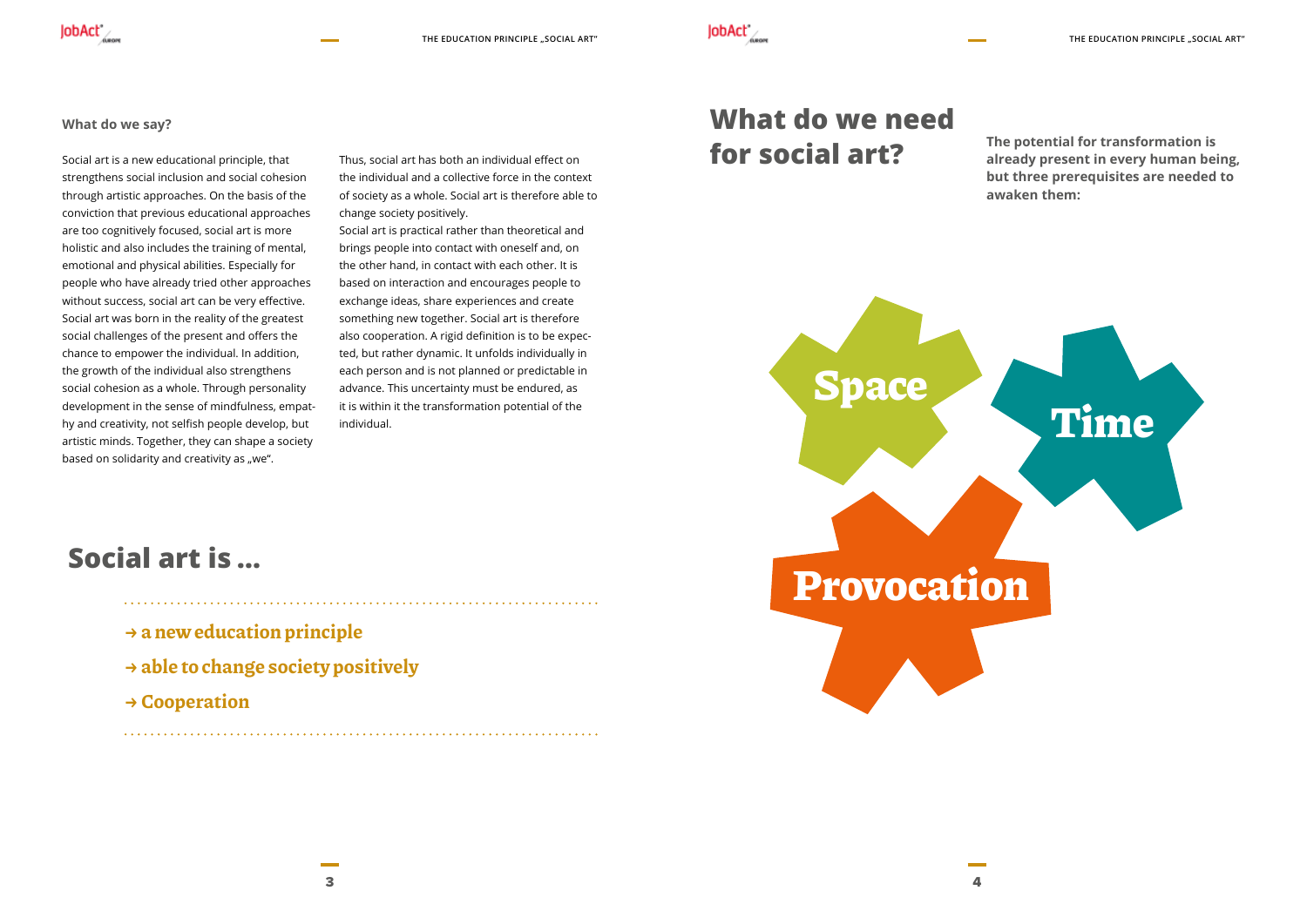JobAct'





## **Space**

The factor of space means creating a bindingly defined situation in which social art can arise. On the one hand, purely practical requirements have to be considered here: As a rule, in addition to a training/group room for exercises and rehearsals, a room for the performances is also required. This means that both rooms have to meet requirements in terms of size, brightness and atmosphere. The choice of performance space is not trivial: a prestigious venue can help to increase the selfesteem of the participants, attract more/different audiences and has a better visibility.

The training room is the space in which the participants are brought to their personal limits, undergo important biographic changes and spend weeks in an intensive artistic process. This should ensure that the participants are in a space where they feel comfortable and safe and can open and drop. If creativity is to be encouraged, the practice room should not be too "perfect", but should have something to rub on: unplastered walls, scraping on the floor, smaller chaos elements stimulate the mind, while a "flawless" room makes it fall asleep.

The space left by the space for the unfolding of the exercises is closely connected with that of personal development. Care must be taken to ensure that elements in the room, such as chairs or tables, are easily cleared to open up the space for creativity. Processes of opening up the room, even of personal space, can be experienced by the symbolism of the opening of the physical space, e.g. by clearing away chairs for the participants. It is the responsibility of trainers to consider creative solutions if necessary and to create an atmosphere in which participants can indulge in the effects of social art without fear.

In addition, the personal space of each participant plays a major role. This means that everyone must be given the space to discover and develop freely, regardless of the pressure of expectation, time pressure, stigma or personal shame. In the physical space, the personal spaces of the participants are then connected to an interpersonal space of the group. The group fulfils important functions in the projects with social art. Ideally, it catches the participants in problems, solves internal crises, motivates them to endure hard times and inspires them to endure similar problems. In order for a group of individuals to become and remain a community, the trainers must keep an eye on the group dynamics and react carefully to changes or difficulties.

Furthermore, the factor space must be thought of as a context. This means creating a kind of positive community around the project, opening new doors and creating opportunities for cooperation and public relations. This resulting support network is important to secure the financing of projects, to increase their visibility in the public sphere and to create interesting employment opportunities for the project participants.

Finally, social art creates a kind of magical space in which the personalities of the participants unfold. Through the creative processes and the provocation, this arises unnoticed by the participants over time. In this magical space, participants can escape the constraints and problems of their biography, try out other personalities and find solutions to their problems.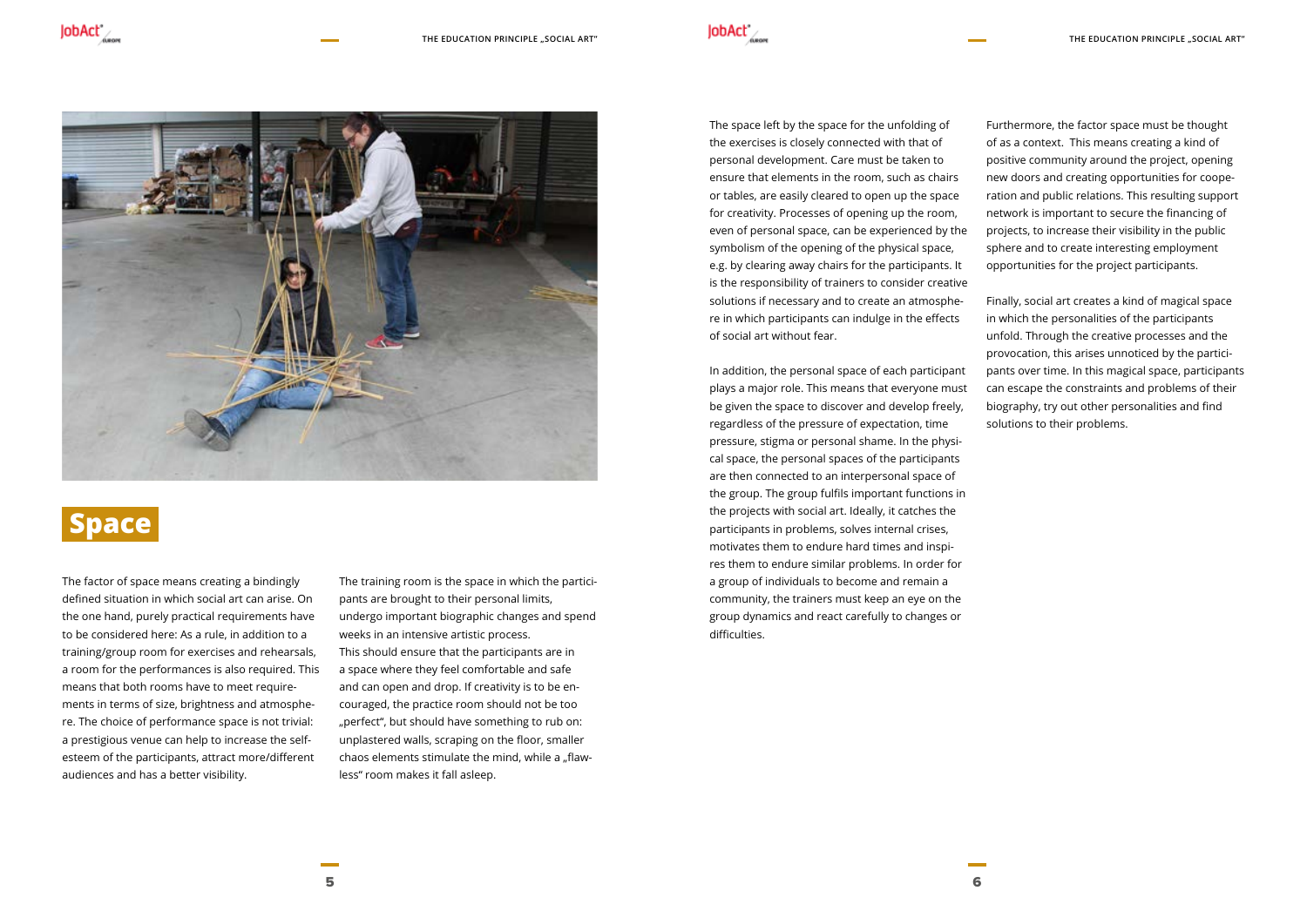

### **Time**

JobAct'

The time factor is very important on several levels. The success of the project depends on timing. At the project level, the first is the appropriate time, which must be agreed between the sponsors, participants and the implementing institution. The theatre project must happen "at the right time" in order to meet the interests of the participants and become effective for their further development.

The goal is the personal and biographical development of the participants. It takes time to do this: time to change, to develop and to outgrow oneself. The length of the theatre projects is closely linked to this. The original JobAct projects are relatively long at 9-12 months, which is not affordable in some countries, not least because the basic care for the participants during unemployment is not financed by the state.

Projects of different lengths pose different challenges to the participants and to the trainers. While in longer projects theatre work can aim more at personal development, in shorter projects a strong concentration on the completion of the stage play is required. The perception of the length of the projects can also vary greatly between the participants and the trainers. So even shorter projects can seem very long to the participants at first, while towards the end the feeling of not having time must be caught by the trainers and transformed into creative energy.

Here it is particularly important for the success of the project that the participants are not left alone. Ideally, further theatre training will take place on one day a week during the internship phase in order to catch and support the participants and to overcome possible crises and problems in the internship together in a playful way.

With regard to the impact of the projects, two points in time are to be noted: that before the work of social art in which the "old" life took place and that after the work of social art from which one's own life is lived actively, consciously and self-determinedly.

Trainers in particular should always be aware of and sensitive to this during project work. In shorter projects, time limitation can also be seen as a task and example of successful time management. Participants can thus learn what it means to successfully "budget" time and value it. In addition they learn in contact with the other participants that through their own behaviour and interaction they also help to shape the time of other people. Becoming aware of this responsibility is an important task in project work.

The motivation in the group changes over the duration of the project. Time is also always associated with the change of feelings: Once any resistance has been overcome, a group has been formed from the participants and the first results are visible, motivation is high. After 1-2 months there is usually a drop in energy: everything has become normal, development is stagnating and there is still so much time in the project. If the premiere is within sight, this perception usually changes quickly.

Suddenly the project work is fun again, the time passes faster and the project tends towards its climax. After the performance or performances there is a danger that the participants will fall into an emotional hole. The theatre work is over, the group breaks up and everyone starts their internship.



 In the projects, social art is used to create a new temporal structure for the participants, with which their own lives are meaningfully shaped and structured.

This is especially important against the background of time as the most important resource in today's society. Through this experience, participants experience that their own lifetime is valuable and should be used meaningfully. It is also relevant at this point that the project time is negligibly short compared to their total lifetime. Despite its brevity, however, it can function as a decisive turning point in one's own life and cause a kind of catharsis.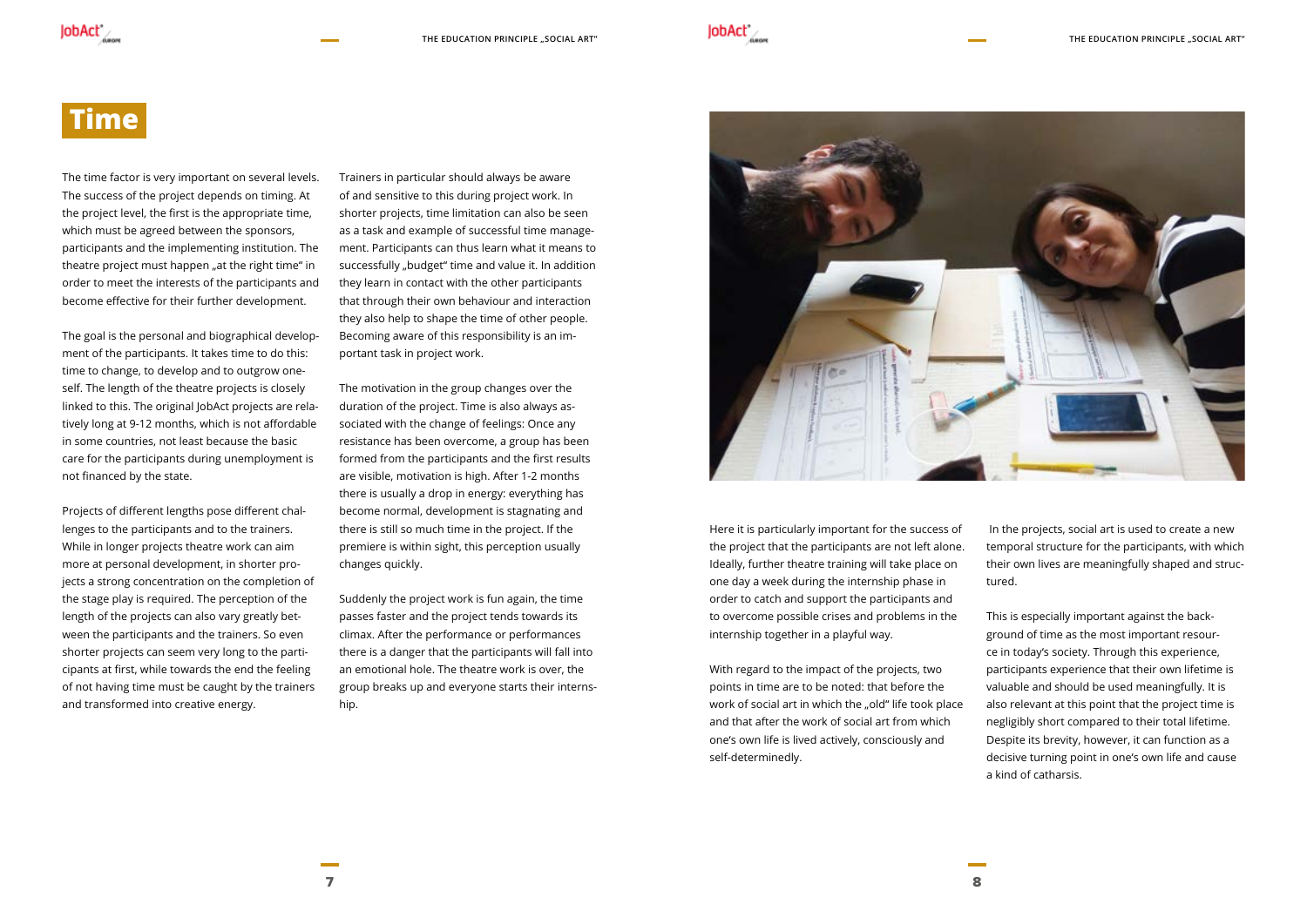## **Provocation**

The third factor, provocation, is to be understood in reference to the Latin term provoco and means to evoke, to ask, to arouse or awaken something. Innovations, even in one's own life, often arise from processes of "creative destruction", crises and shocks of the original state. Especially in phases of resignation, in which many participants of the JobAct projects are trapped, tensions must be deliberately created from the outside, which lead to the exit from one's own comfort zone and to the active questioning of given (thinking) structures and habits. This leads to positive stress, which creates creativity and change.



- → more time for individual development and goal finding, the development of the play and overcoming crises, less pressure to quickly create a stage-ready play
- → less quickly visible results, different learning and development speeds can lead to frustration with the faster participants, greater danger of drop-outs
- → greatest challenge for the trainers is to maintain the motivation of the participants and the energy of the group over the entire period of time.
- → faster visible results, continuous tension is easier to achieve, lowering access barriers for participants
- → Greater risk of crises, greater pressure in the development of the play and the search for individually suitable career options and internships
- → biggest challenge for the trainers: do not overtax participants, balance different learning speeds, quick crisis management

By breaking out of familiar patterns, one manages to surprise oneself positively, to discover previously unknown potentials, to find new properties and alternative perspectives in and on oneself. In short, provocation creates the energy needed to achieve one's own goals.

Provocation and tension are therefore important conditions for the emergence of creative development processes of both social art and social artists.

### Longer projects Shorter projects

This makes it clear that sometimes it is not important how much or how little time one invests in certain things, but HOW one uses and fills this time. Short moments can sometimes be enough to change a whole life.

JobAct'

So it is always exciting to zoom out and look at participants from the perspective of which phase of their lives the point in time of the project is to be located. Of course, trainers can also do the same and reflect on whether their feelings have changed from project to project in the course of their lives and if so, to what extent this is the case.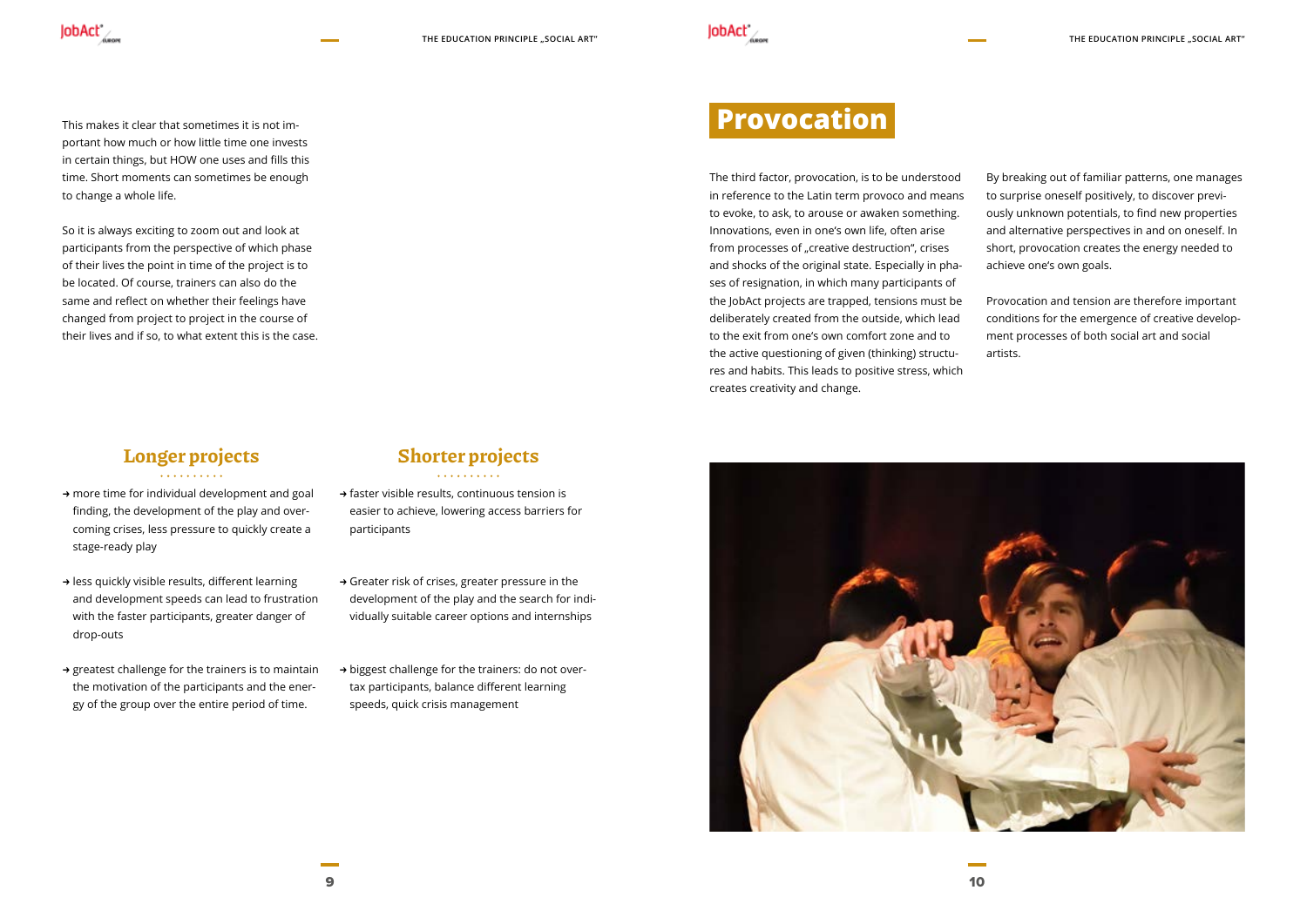### Emotional

. . . . . . . . . .

#### Social <u>. . . . . . . . . .</u>

In the trainings, the emotions and conflicts of the protagonists in the plays are explored, recreated, and, if necessary, dissolved in the scenic representation. Emotional provocation of the participants is just as important for overcoming activity-inhibiting or negative patterns of thought and sensation as delicate, especially in traumatic biographical experiences. Here, therefore, sensitivity on the part of the trainers is required.

Social art is never an individual's project, but always a community achievement. Many participants come from contexts in which they were primarily self-sufficient, may have received little help, but also had to make fewer compromises. Working out a play together, perceiving moods in the group, responding to them and bringing the diversity and similarities in the group into a creative, productive creative process requires some work by each individual in himself and is also a great opportunity for development.

For many, theatre play against unemployment or other problems is a provocation in itself, which starts not only at the level of the persons, but also at that of the education system: why spend weeks on a stage, when it is in the Life there are urgent problems? The fact that many of the participants need help for personal development, which cannot be achieved through simple training courses and unconventional ways can be the more effective ones, requires a lot of persuasive work in many places.

### Content

<u>. . . . . . . . . .</u>

With the conscious decision for classical plays and against biographical "citizen theatre", the participants are confronted with worldviews, life situations, milieus and language styles that are foreign to them. At the same time, however, there are always emotional connecting points in the plays; the search for meaning, team spirit, struggle for justice and recognition – the topics covered are as diverse as the life situations of the participants. The mixture of throwing into foreign realities and roles with a simultaneous hold on the known opens up spaces for testing other living conditions and behaviors that can help personal development.

### Physical

The old wisdom that mind and body are closely linked is completely neglected in many concepts of training, competence and personality development. While the stage presentation of the JobAct plays are often not physically demanding, many physical exercises are built into the training phases. The expression of emotions, moods and actions about the body is anything but routine for many participants. Training physical expressions restores neglected mind-body connections and helps participants to understand themselves in their entirety.

### Ideological

JobAct projects challenge values as an approach. Solving problems with social art, as the success rates prove, is a provocation for society, institutions of labor integration and education. In addition to worldviews, views on people (groups) are also shaken, which are often only perceived by their shortcomings: when stigmatized groups present classical plays ready for the stage, prejudices must be revised: by the participants about themselves, but also on the part of relatives and friends, where assessments of abilities may have been cemented, and not least among employers, institutional supervisors and other social groups.

**In principle, social art can then work for each person as long as there is a willingness to allow its effect and the three prerequisites are met.** 



## **The JobAct projects use the principle of  provocation  at**

**various levels**

#### **Conceptual** . . . . . . . . . .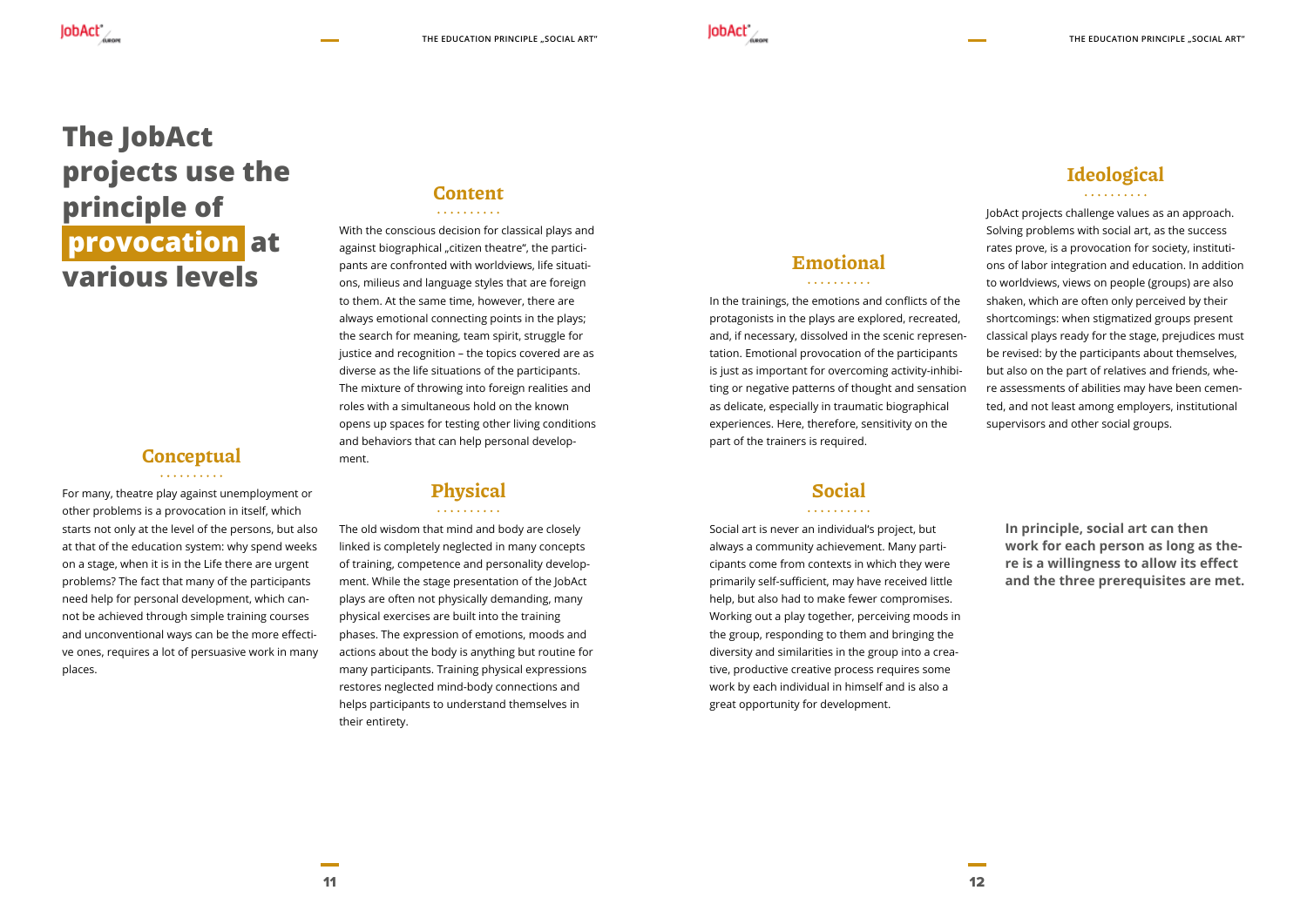



### **What does social art do?**

Social art enables the discovery of the self, creates space for the development of individuality and offers a new perspective on one's own problem situation as well as on ways of dissolving it. With the help of social art, key competences are developed, space for self-development is given and the selfconfidence of the participants is strengthened. In particular, taking on new roles creates objectivity and thus enables self-reflexive viewing. In this newly created space, facets of one's own personality can be discovered and unfolded on stage and in the game, which were previously hidden for the participants.



## **Empowerment through social art**

In social art, therefore, space, time and impulses are offered to discover oneself and to give a new direction to one's own life. The participants are not told what might be good for them, but rather these findings are already in themselves and are only revealed with the help of social art. In advance, therefore, predictions for individual participants can and should never be made above their development, and participants should not expect a direct "cure" of themselves or the solution of all their problems.

Social art brings about deeper changes and offers the chance to give a new direction and meaning to one's own life. However, this requires time and patience to endure one's initially uncertain development process.

### "In social art, you meet yourself and others."

The process is more important than the result. Once you are ready to let them in the spirit and heart, happy random discoveries will follow.



In combination with other participants on stage, one's own role is also redefined, which is why a questioning of one's own role in one's own life is initiated. This is not only limited to the self, but also to one's own role in society, for example, in the family, with friends or with the employer. In addition, the participants learn to act courageously, to present themselves and to transfer and apply the creativity discovered in the spectacle to their everyday life. In a player-like way, decisionmaking processes are also trained on stage, the ability to work creatively with tasks is developed, areal awareness is sharpened and thus also the skills for the active design of one's own life are improved..

Your own identity is discovered and further developed. The things that were previously thought to define one's own person are being questioned and reinterpreted. Personality traits or biographical events that may have been rated as negative so far can be seen in a new light, so they are given positives and seen as an opportunity..

– Beáta Nagy

### It is not the result of social art that is important, but the process there.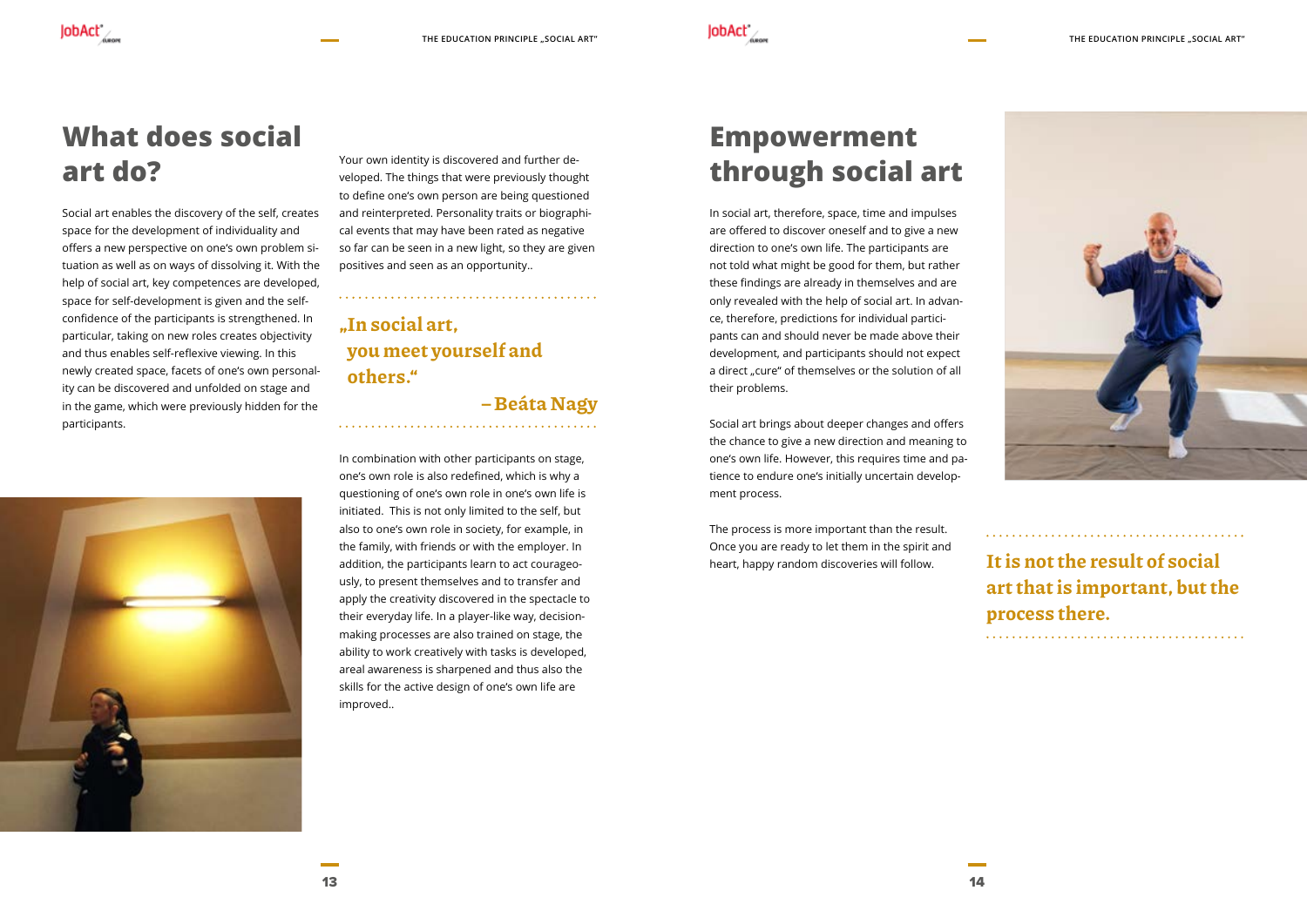**How do we apply social art? –** 

lobAct<sup>\*</sup>

## **The JobAct Method in a nutshell**

Since we mainly deal with theatrical work, we present our concept for the application of social art using the example of theatrical work in the following. The concept is called "JobAct".

Whether artists, educators, social workers or employees of employment agencies; in principle, social art can be applied by any person who has understood the principle and is able to apply it to other people. Social art is not limited in space, but can be used worldwide.

DThe practical implementation of the JobAct method consists of two phases: a six-month theatre training and a subsequent two- to four-month work placement.

The participants are targeted for a two-fold effect, (1) the addition of the participants' self-perception, which has already changed during the training phase, by the experience of success of the performances, and (2) the change in the perception of others in the social environment of the participants. The play is always a classic play by a well-known author; each year, another is selected as the focus. We deliberately do not incorporate biographical experiences into the creation of a play, as we want to expand the horizons of the participants with new experiences.

In addition, experience has shown that participants can gain more respect in their environment by participating in a well-known play. The energy and self-confidence of the participants gained from the premiere will then be used for their transition to the second phase of the project.

In the second phase of the project, the key competences previously acquired, such as teamwork, personal problem and crisis management as well as language and expressiveness, will be applied and used in a two- to four-month work placement. so that self-esteem is consolidated by experiencing success in an internship. At the same time, a theatre training takes place one day a week, in which problems in the internship can also be discussed and solved. The internship is already sought during the practical phase with the help of job coaching, in order ideally to enable a seamless transition.

### Phase 1 (6 months) . . . . . . . . . .

### Phase 2 (2 months) <u>. . . . . . . . . .</u>

Often, during the internship, training or employment opportunities arise either in the same company or through previous or parallel application processes, which usually ensures the continuation of employment.

In the first phase, participants receive drama training three days a week, during which a later stage-ready play is practiced, create backdrops, props and costumes one day a week, and receive an individual application coaching one day a week, in which an individualized career plan of each participant is designed after having carried out potential analyses to identify individual strengths and problem situations. In order to take advantage of the interdisciplinary nature of theatre trainers and social workers, to avoid possible loss of interfaces and to enable a holistic effect of the approach, theatre training takes place once a week in the presence of the social workers, so that questions or problems that arise can also be answered and solved at short notice.

After the end of the training phase, the play will be performed in front of a general public. Here, for example, friends and family of the participants are invited, but also employees of the employment agencies.

### Based on the combination of social work and theatre therapy, participants are empowered, equipped with the skills and competences they lack, and help them find their way (back) into the labour market.

- →Focus on theatrical work
- →Expanding and promoting personal strengths
- → Development and formulation of the play
- →Public premiere of the play
- →Focus on work placement
- →Strengthening key competences
- →Strengthening and pursuing professional goals
- →Transition to the first labour market / Training

**The JobAct Method in a nutshell**